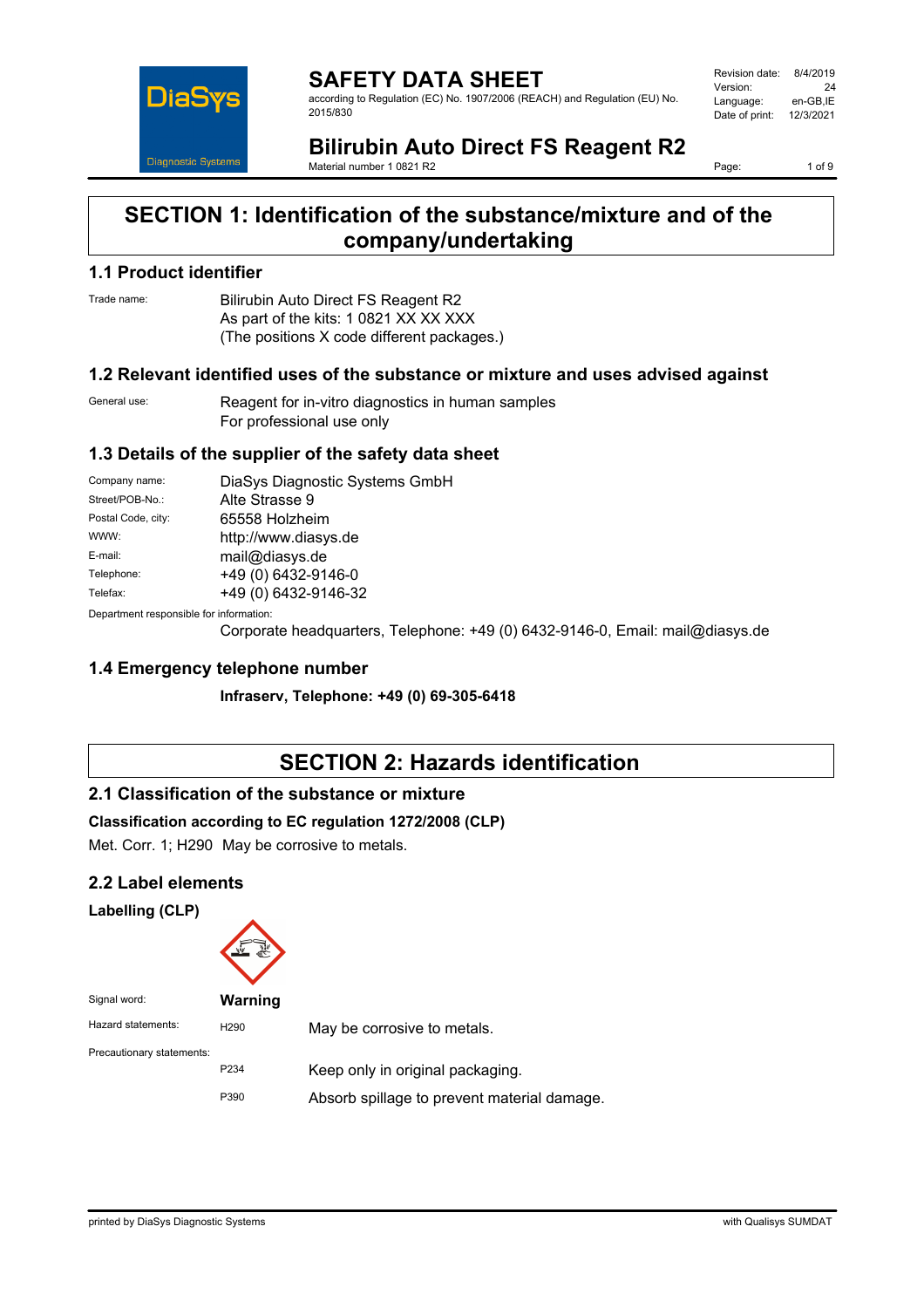

according to Regulation (EC) No. 1907/2006 (REACH) and Regulation (EU) No. 2015/830

| 8/4/2019  |
|-----------|
| 24        |
| en-GB.IE  |
| 12/3/2021 |
|           |

# **Bilirubin Auto Direct FS Reagent R2**

Material number 1 0821 R2

Page: 2 of 9

## **2.3 Other hazards**

A corrosive effect on the skin cannot be ruled out because of the pH value.

Results of PBT and vPvB assessment: No data available

# **SECTION 3: Composition / information on ingredients**

3.1 Substances: not applicable

#### **3.2 Mixtures**

Chemical characterisation: aqueous solution

| Hazardous ingredients: |  |
|------------------------|--|
|                        |  |

| Ingredient                               | Designation                 | Content | Classification                                               |
|------------------------------------------|-----------------------------|---------|--------------------------------------------------------------|
| I EC No.<br>  231-595-7<br>CAS 7647-01-0 | Hydrochloric acid $3 - 5\%$ |         | Met. Corr. 1; H290. Skin Corr. 1B; H314.<br>STOT SE 3: H335. |

Full text of H- and EUH-statements: see section 16.

## **SECTION 4: First aid measures**

#### **4.1 Description of first aid measures**

| General information:    | If medical advice is needed, have product container or label at hand.                                                                                                                                                                                           |
|-------------------------|-----------------------------------------------------------------------------------------------------------------------------------------------------------------------------------------------------------------------------------------------------------------|
| In case of inhalation:  | Provide fresh air. Seek medical aid in case of troubles.                                                                                                                                                                                                        |
| Following skin contact: | After contact with skin, wash immediately with plenty of water. Take off contaminated<br>clothing and wash it before reuse.<br>Cover with sterile dressing material to protect against infection. Immediately get medical<br>attention. Seek medical attention. |
| After eye contact:      | Immediately flush eyes with plenty of flowing water for 10 to 15 minutes holding eyelids<br>apart. Remove contact lenses, if present and easy to do. Continue rinsing. Subsequently<br>seek the immediate attention of an ophthalmologist.                      |
| After swallowing:       | Never give anything by mouth to an unconscious person. Rinse mouth immediately and<br>drink plenty of water.<br>Do not induce vomiting. Risk of perforation!<br>Do not try to neutralize. Immediately get medical attention.                                    |
|                         |                                                                                                                                                                                                                                                                 |

#### **4.2 Most important symptoms and effects, both acute and delayed**

A corrosive effect on the skin cannot be ruled out because of the pH value. Can cause skin, eye and respiratory tract irritation.

### **4.3 Indication of any immediate medical attention and special treatment needed**

Treat symptomatically.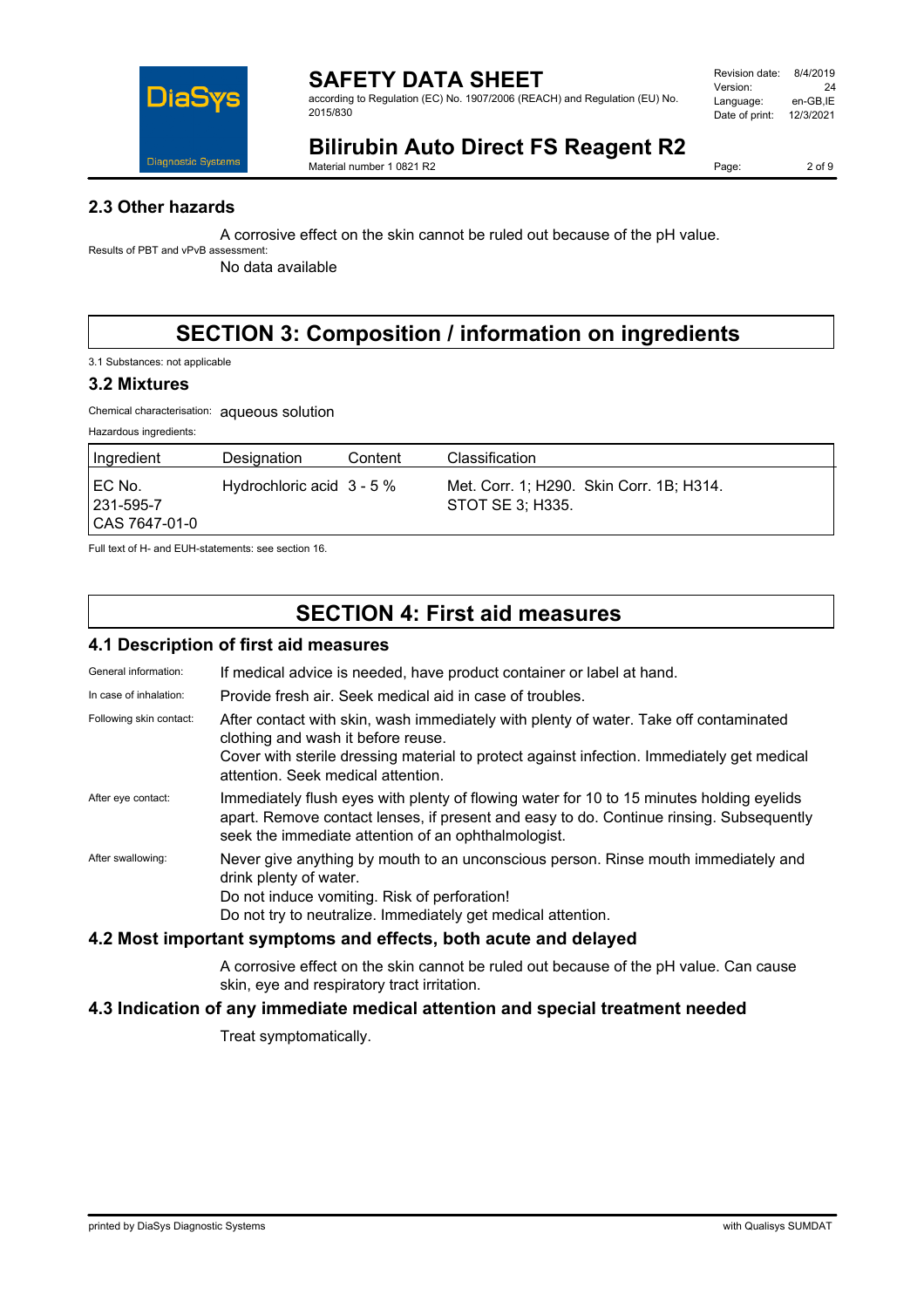

#### **SAFETY DATA SHEET** according to Regulation (EC) No. 1907/2006 (REACH) and Regulation (EU) No. 2015/830

Revision date: 8/4/2019 Version: 24<br>Language: en-GB.IE Language: Date of print: 12/3/2021

# **Bilirubin Auto Direct FS Reagent R2**

Material number 1 0821 R2

Page: 3 of 9

## **SECTION 5: Firefighting measures**

## **5.1 Extinguishing media**

Suitable extinguishing media:

Product is non-combustible. Extinguishing materials should therefore be selected according to surroundings.

#### **5.2 Special hazards arising from the substance or mixture**

Fires in the immediate vicinity may cause the development of dangerous vapours. In case of fire may be liberated: Hydrogen chloride, carbon monoxide and carbon dioxide.

#### **5.3 Advice for firefighters**

Special protective equipment for firefighters:

In case of surrounding fires: Wear a self-contained breathing apparatus and chemical protective clothing.

Additional information: Hazchem-Code: 2X

## **SECTION 6: Accidental release measures**

#### **6.1 Personal precautions, protective equipment and emergency procedures**

Provide adequate ventilation. Do not breathe mist/vapours/spray. Wear appropriate protective equipment. Avoid contact with skin and eyes. Keep unprotected people away. Take off contaminated clothing and wash it before reuse.

#### **6.2 Environmental precautions**

Do not allow to penetrate into soil, waterbodies or drains.

#### **6.3 Methods and material for containment and cleaning up**

Soak up with absorbent materials such as sand, siliceus earth, acid- or universal binder. Store in special closed containers and dispose of according to ordinance. Final cleaning.

#### **6.4 Reference to other sections**

Refer additionally to section 8 and 13.

## **SECTION 7: Handling and storage**

#### **7.1 Precautions for safe handling**

Advices on safe handling: Provide adequate ventilation, and local exhaust as needed. Do not breathe mist/vapours/spray. Avoid contact with skin and eyes. Wear appropriate protective equipment. Wash hands before breaks and after work. Do not eat, drink or smoke when using this product. Take off immediately all contaminated clothing and wash it before reuse. Have eye wash bottle or eye rinse ready at work place.

#### **7.2 Conditions for safe storage, including any incompatibilities**

| Requirements for storerooms and containers: |                                                                                   |
|---------------------------------------------|-----------------------------------------------------------------------------------|
|                                             | Keep containers tightly closed and at a temperature between 2 °C and 8 °C. Do not |
|                                             | freeze. Protect from light. Keep sterile.                                         |
|                                             | Unsuitable materials: Metals                                                      |
|                                             | Keep only in original container.                                                  |
| Hints on joint storage:                     | Keep away from food, drink and animal feedingstuffs.                              |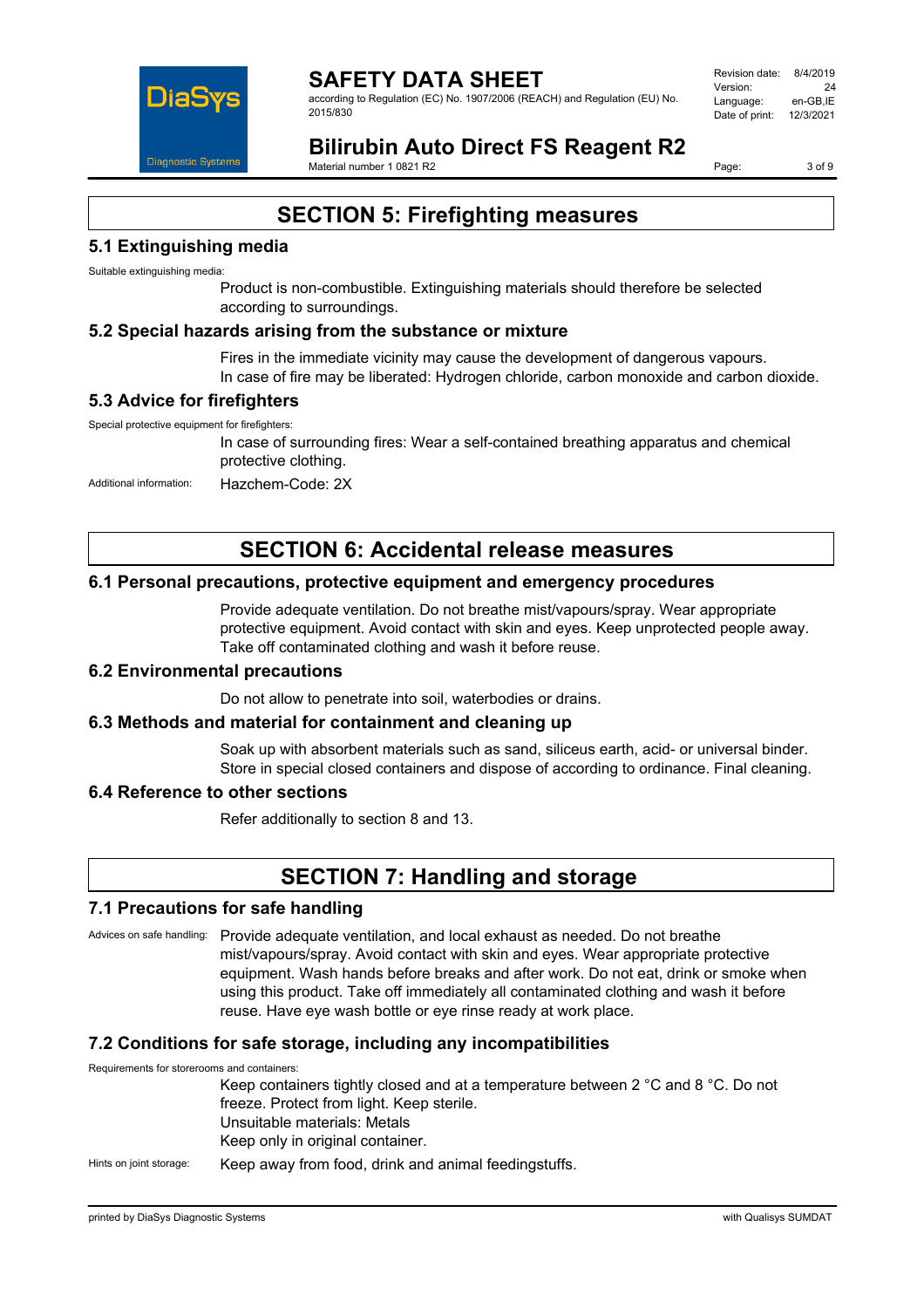

according to Regulation (EC) No. 1907/2006 (REACH) and Regulation (EU) No. 2015/830

| 8/4/2019  |
|-----------|
| 24        |
| en-GB.IE  |
| 12/3/2021 |
|           |

# **Bilirubin Auto Direct FS Reagent R2**

Material number 1 0821 R2

Page: 4 of 9

### **7.3 Specific end use(s)**

No information available.

# **SECTION 8: Exposure controls/personal protection**

#### **8.1 Control parameters**

Occupational exposure limit values:

| CAS No.<br>Designation                          | Type                                                                                                                             | Limit value                                                                                                                                                                                                                                                                       |
|-------------------------------------------------|----------------------------------------------------------------------------------------------------------------------------------|-----------------------------------------------------------------------------------------------------------------------------------------------------------------------------------------------------------------------------------------------------------------------------------|
| 7647-01-0 Hydrochloric acid Europe: IOELV: STEL | Europe: IOELV: TWA<br><b>Great Britain: WEL-STEL</b><br><b>Great Britain: WEL-TWA</b><br>Ireland: 15 minutes<br>Ireland: 8 hours | 15 mg/m <sup>3</sup> ; 10 ppm (Hydrogen chloride)<br>8 mg/m <sup>3</sup> ; 5 ppm (Hydrogen chloride)<br>8 mg/m <sup>3</sup> ; 5 ppm (gas and aerosol mists)<br>2 mg/m <sup>3</sup> ; 1 ppm (gas and aerosol mists)<br>15 mg/m <sup>3</sup> ; 10 ppm<br>$8 \text{ mg/m}^3$ ; 5 ppm |

#### **8.2 Exposure controls**

Provide adequate ventilation, and local exhaust as needed.

#### **Personal protection equipment**

#### **Occupational exposure controls**

| Respiratory protection must be worn whenever the WEL levels have been exceeded. Use<br>filter type (E-P2/P3) according to EN 14387.                                                                                                                                                                                                                    |
|--------------------------------------------------------------------------------------------------------------------------------------------------------------------------------------------------------------------------------------------------------------------------------------------------------------------------------------------------------|
| Protective gloves according to EN 374.<br>Glove material: Nitrile rubber - Layer thickness: 0.11 mm.<br>Breakthrough time: >480 min.<br>Observe glove manufacturer's instructions concerning penetrability and breakthrough time.                                                                                                                      |
| Tightly sealed goggles according to EN 166.                                                                                                                                                                                                                                                                                                            |
| Wear suitable protective clothing.                                                                                                                                                                                                                                                                                                                     |
| General protection and hygiene measures:<br>Avoid contact with skin and eyes. Wash hands before breaks and after work. Do not<br>breathe mist/vapours/spray. Do not eat, drink or smoke when using this product. Take off<br>immediately all contaminated clothing and wash it before reuse. Have eye wash bottle or<br>eye rinse ready at work place. |
|                                                                                                                                                                                                                                                                                                                                                        |

## **SECTION 9: Physical and chemical properties**

#### **9.1 Information on basic physical and chemical properties**

| Appearance:                              | Physical state at 20 °C and 101.3 kPa: liquid<br>Colour: clear, colourless to slightly yellowish |
|------------------------------------------|--------------------------------------------------------------------------------------------------|
| Odour:                                   | no characteristic odour                                                                          |
| Odour threshold:                         | No data available                                                                                |
| pH:                                      | at $25$ °C: approx. 0.1                                                                          |
| Melting point/freezing point:            | No data available                                                                                |
| Initial boiling point and boiling range: | No data available                                                                                |
| Flash point/flash point range:           | not combustible                                                                                  |
| Evaporation rate:                        | No data available                                                                                |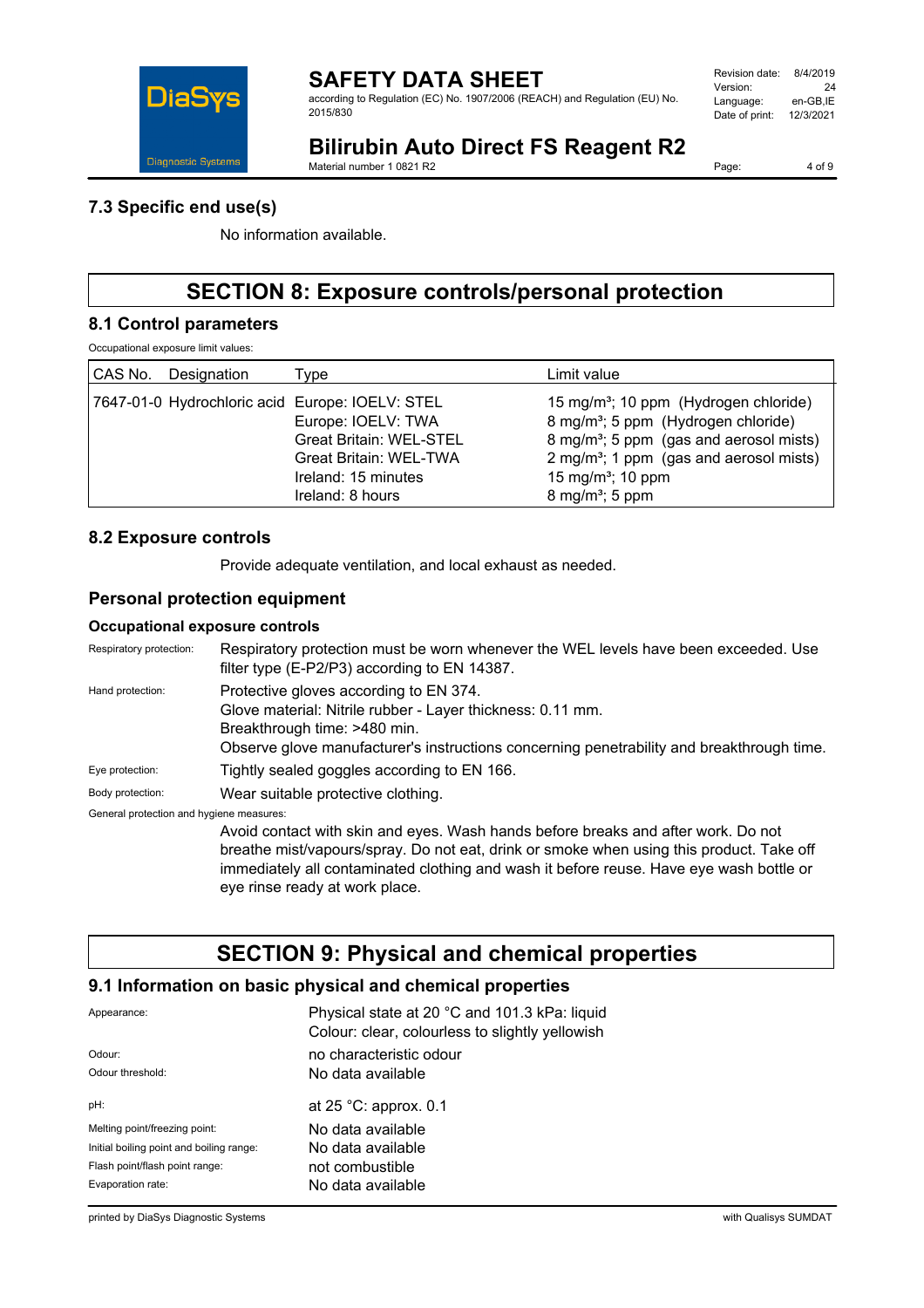

according to Regulation (EC) No. 1907/2006 (REACH) and Regulation (EU) No. 2015/830

| Revision date: | 8/4/2019  |
|----------------|-----------|
| Version:       | 24        |
| Language:      | en-GB.IE  |
| Date of print: | 12/3/2021 |
|                |           |

**Bilirubin Auto Direct FS Reagent R2** Material number 1 0821 R2

Page: 5 of 9

| No data available             |
|-------------------------------|
| No data available             |
| No data available             |
| No data available             |
| at 20 °C: 1.0142 g/mL         |
| at 20 °C: completely miscible |
| No data available             |
| No data available             |
| No data available             |
| No data available             |
| No data available             |
| No data available             |
|                               |

## **9.2 Other information**

Additional information: No data available

# **SECTION 10: Stability and reactivity**

#### **10.1 Reactivity**

May be corrosive to metals.

#### **10.2 Chemical stability**

Stable under recommended storage conditions.

#### **10.3 Possibility of hazardous reactions**

No hazardous reaction when handled and stored according to provisions.

#### **10.4 Conditions to avoid**

Protect against heat /sun rays.

#### **10.5 Incompatible materials**

Alkalis, metals

#### **10.6 Hazardous decomposition products**

No hazardous decomposition products when regulations for storage and handling are observed. Thermal decomposition: No data available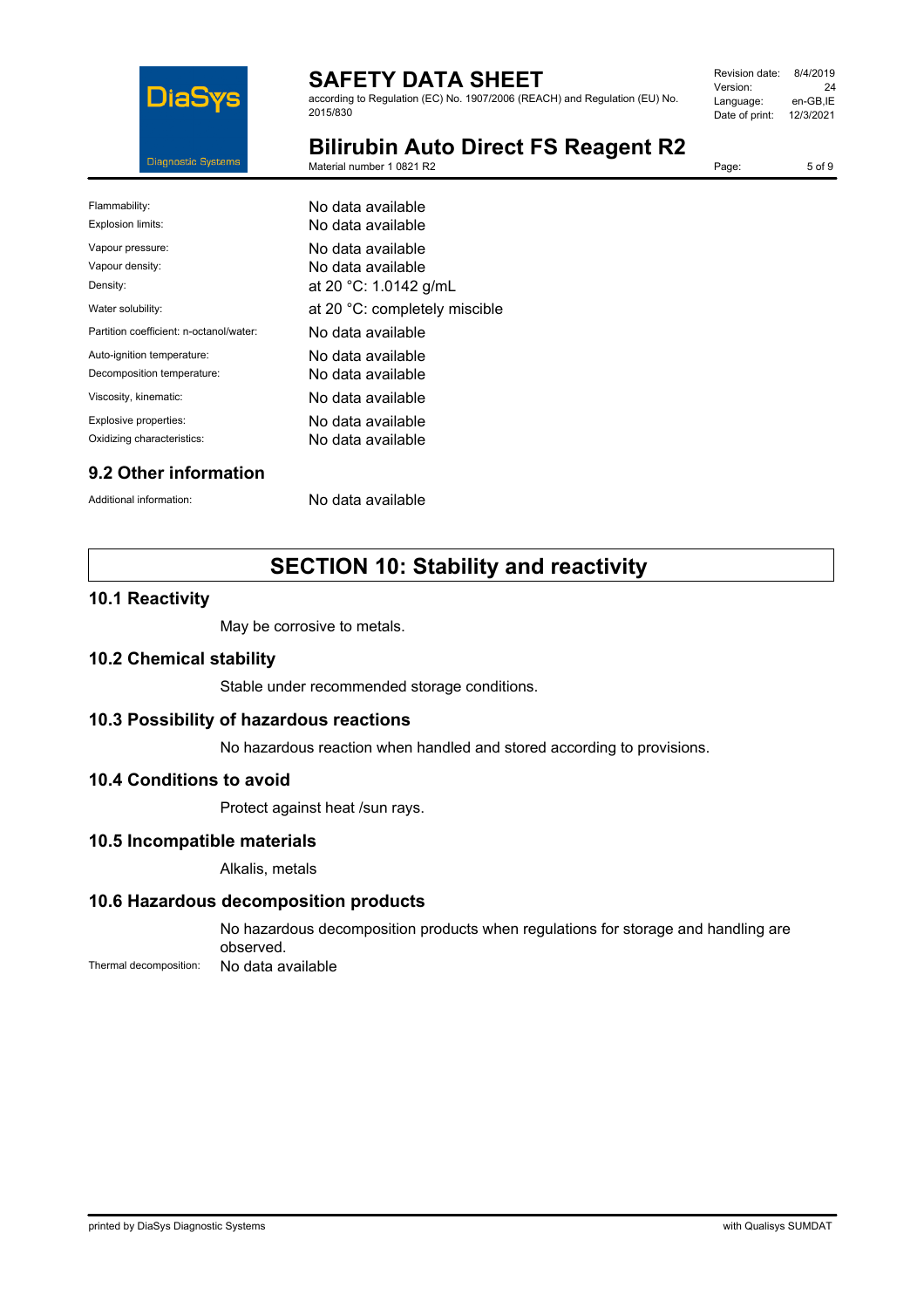

according to Regulation (EC) No. 1907/2006 (REACH) and Regulation (EU) No. 2015/830

| Revision date: | 8/4/2019  |
|----------------|-----------|
| Version:       | 24        |
| Language:      | en-GB.IE  |
| Date of print: | 12/3/2021 |
|                |           |

**Bilirubin Auto Direct FS Reagent R2**

Material number 1 0821 R2

Page: 6 of 9

## **SECTION 11: Toxicological information**

#### **11.1 Information on toxicological effects**

Toxicological effects: Acute toxicity (oral): Lack of data.

Acute toxicity (dermal): Lack of data.

Acute toxicity (inhalative): Lack of data.

Skin corrosion/irritation: Based on available data, the classification criteria are not met.

Serious eye damage/irritation: Based on available data, the classification criteria are not met.

Sensitisation to the respiratory tract: Lack of data.

Skin sensitisation: Lack of data.

Germ cell mutagenicity/Genotoxicity: Lack of data.

- Carcinogenicity: Lack of data.
- Reproductive toxicity: Lack of data.

Effects on or via lactation: Lack of data.

Specific target organ toxicity (single exposure): Based on available data, the classification criteria are not met.

Specific target organ toxicity (repeated exposure): Lack of data.

Aspiration hazard: Lack of data.

#### **Symptoms**

A corrosive effect on the skin cannot be ruled out because of the pH value. Can cause skin, eye and respiratory tract irritation.

# **SECTION 12: Ecological information**

### **12.1 Toxicity**

Aquatic toxicity: Harmful effects on water organisms by modification of pH-value.

#### **12.2 Persistence and degradability**

Further details: No data available

#### **12.3 Bioaccumulative potential**

Partition coefficient: n-octanol/water:

No data available

#### **12.4 Mobility in soil**

No data available

#### **12.5 Results of PBT and vPvB assessment**

No data available

#### **12.6 Other adverse effects**

General information: Do not allow to enter into ground-water, surface water or drains.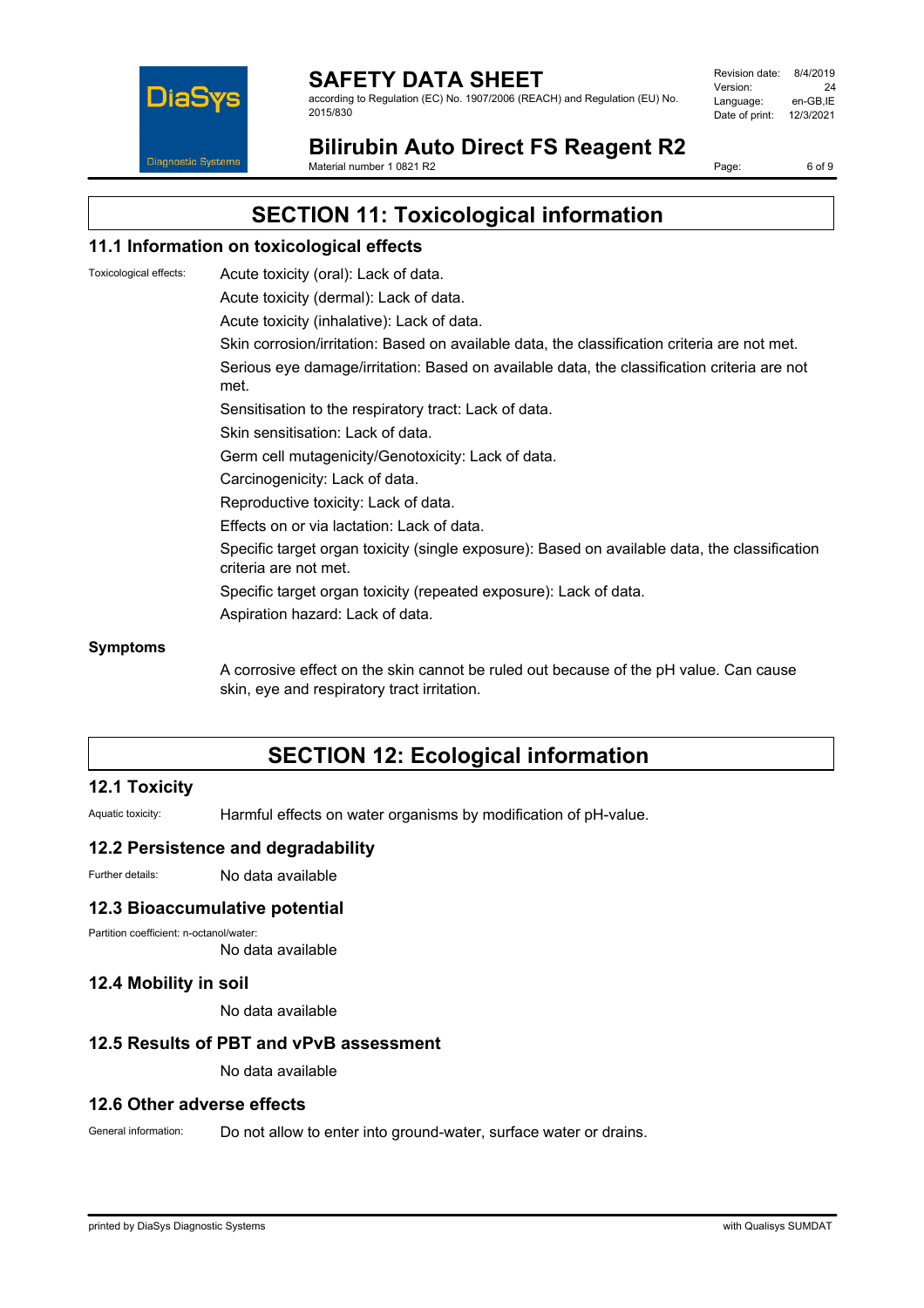

#### **SAFETY DATA SHEET** according to Regulation (EC) No. 1907/2006 (REACH) and Regulation (EU) No. 2015/830

| Revision date: | 8/4/2019  |
|----------------|-----------|
| Version:       | 24        |
| Language:      | en-GB.IE  |
| Date of print: | 12/3/2021 |
|                |           |

# **Bilirubin Auto Direct FS Reagent R2**

Material number 1 0821 R2

Page: 7 of 9

## **SECTION 13: Disposal considerations**

## **13.1 Waste treatment methods**

#### **Product**

| Waste key number: | 16 05 $06^*$ = Laboratory chemicals, consisting of or containing hazardous substances, |
|-------------------|----------------------------------------------------------------------------------------|
|                   | including mixtures of laboratory chemicals                                             |
|                   | * = Evidence for disposal must be provided.                                            |
| Recommendation:   | Special waste. Dispose of waste according to applicable legislation.                   |
| <b>Dackago</b>    |                                                                                        |

#### **Package**

| Waste key number: | $150102 =$ Plastic packaging                                                                        |  |
|-------------------|-----------------------------------------------------------------------------------------------------|--|
| Recommendation:   | Dispose of waste according to applicable legislation.<br>Non-contaminated packages may be recycled. |  |
|                   |                                                                                                     |  |

## **SECTION 14: Transport information**

#### **14.1 UN number**

ADR/RID, IMDG, IATA-DGR:

UN 3264

#### **14.2 UN proper shipping name**

ADR/RID, IMDG, IATA-DGR:

UN 3264, CORROSIVE LIQUID, ACIDIC, INORGANIC, N.O.S. (Hydrochloric acid mixture)

## **14.3 Transport hazard class(es)**

| ADR/RID:  | Class 8, Code: C1  |
|-----------|--------------------|
| IMDG:     | Class 8, Subrisk - |
| IATA-DGR: | Class 8            |

#### **14.4 Packing group**

ADR/RID, IMDG, IATA-DGR: III

#### **14.5 Environmental hazards**

Marine pollutant: no

### **14.6 Special precautions for user**

#### **Land transport (ADR/RID)**

| Warning board:                           | ADR/RID: Kemmler-number 80, UN number UN 3264 |
|------------------------------------------|-----------------------------------------------|
| Hazard label:                            | 8                                             |
| Special provisions:                      | 274                                           |
| Limited quantities:                      | 5 L                                           |
| EQ:                                      | E1                                            |
| Package - Instructions:                  | P001 IBC03 LP01 R001                          |
| Special provisions for packing together: | MP19                                          |
| Portable tanks - Instructions:           | $\mathsf{L}$                                  |
| Portable tanks - Special provisions:     | <b>TP1 TP28</b>                               |
| Tank coding:                             | L4BN                                          |
| Tunnel restriction code:                 | ۳                                             |

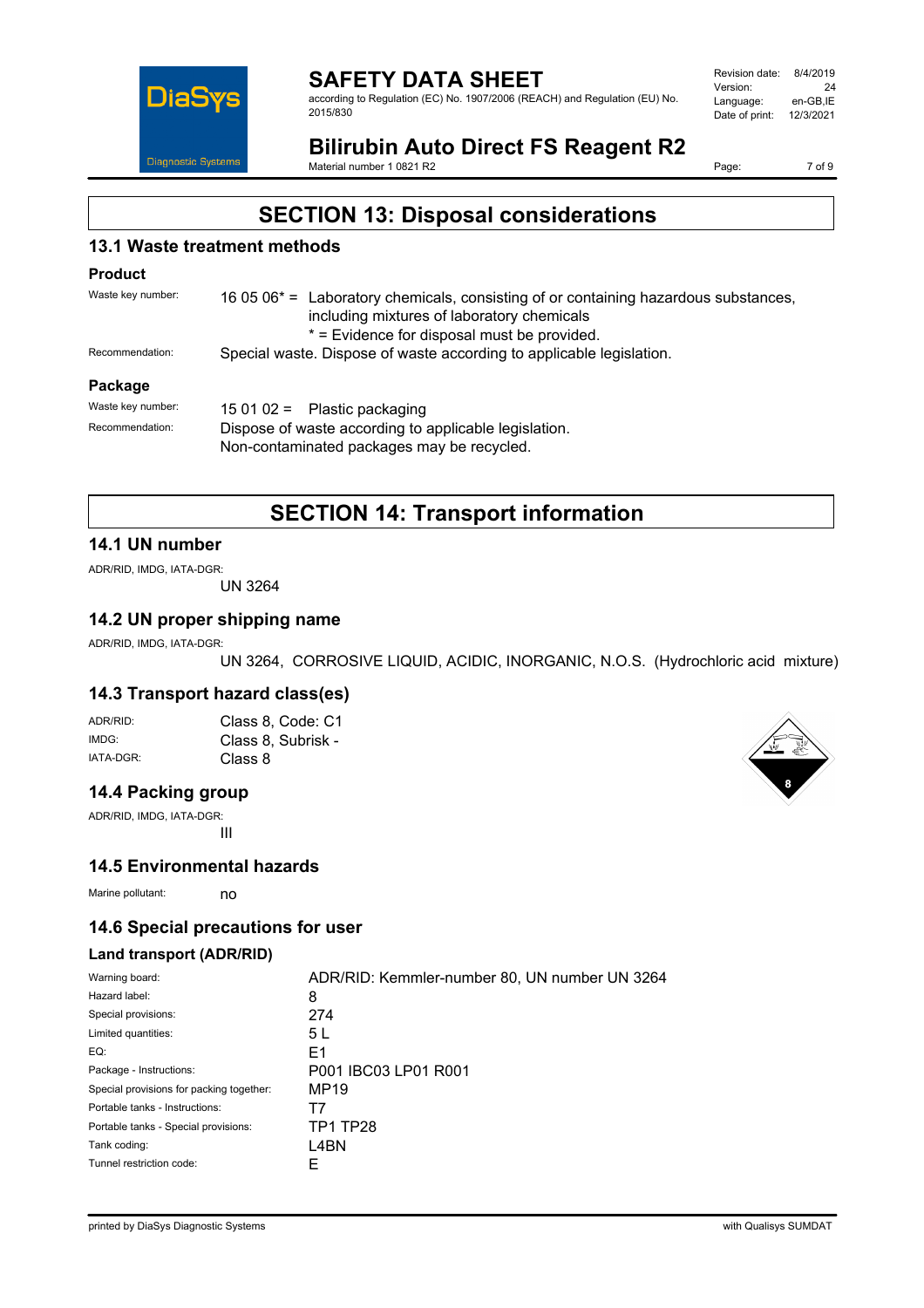

according to Regulation (EC) No. 1907/2006 (REACH) and Regulation (EU) No. 2015/830

| Revision date: | 8/4/2019  |
|----------------|-----------|
| Version:       | 24        |
| Language:      | en-GB.IE  |
| Date of print: | 12/3/2021 |
|                |           |

# **Bilirubin Auto Direct FS Reagent R2**

Material number 1 0821 R2

Page: 8 of 9

| Sea transport (IMDG)                    |                                                  |
|-----------------------------------------|--------------------------------------------------|
| EmS:                                    | F-A, S-B                                         |
| Special provisions:                     | 223, 274                                         |
| Limited quantities:                     | 5 L                                              |
| Excepted quantities:                    | E1                                               |
| Package - Instructions:                 | P001, LP01                                       |
| Package - Provisions:                   |                                                  |
| IBC - Instructions:                     | IBC03                                            |
| <b>IBC - Provisions:</b>                |                                                  |
| Tank instructions - IMO:                |                                                  |
| Tank instructions - UN:                 | T7                                               |
| Tank instructions - Provisions:         | TP1, TP28                                        |
| Stowage and handling:                   | Category A. SW2                                  |
| Segregation:                            | SG36 SG49                                        |
| Properties and observations:            | Causes burns to skin, eyes and mucous membranes. |
| Segregation group:                      | 1                                                |
| Air transport (IATA)                    |                                                  |
| Hazard label:                           | Corrosive                                        |
| <b>Excepted Quantity Code:</b>          | E1                                               |
| Passenger and Cargo Aircraft: Ltd.Qty.: | Pack.Instr. Y841 - Max. Net Qty/Pkg. 1 L         |

Special provisions: A3 A803 Emergency Response Guide-Code (ERG): 8L

# Passenger and Cargo Aircraft: Pack.Instr. 852 - Max. Net Qty/Pkg. 5 L<br>Cargo Aircraft only: Pack Instr. 856 - Max. Net Oty/Pkg. 60 Pack.Instr. 856 - Max. Net Qty/Pkg. 60 L

## **14.7 Transport in bulk according to Annex II of Marpol and the IBC Code**

No data available

# **SECTION 15: Regulatory information**

## **15.1 Safety, health and environmental regulations/legislation specific for the substance or mixture**

#### **National regulations - Great Britain**

Hazchem-Code: 2X

No data available

#### **National regulations - EC member states**

Further regulations, limitations and legal requirements:

Use restriction according to REACH annex XVII, no.: 3

### **15.2 Chemical Safety Assessment**

For this mixture a chemical safety assessment is not required.